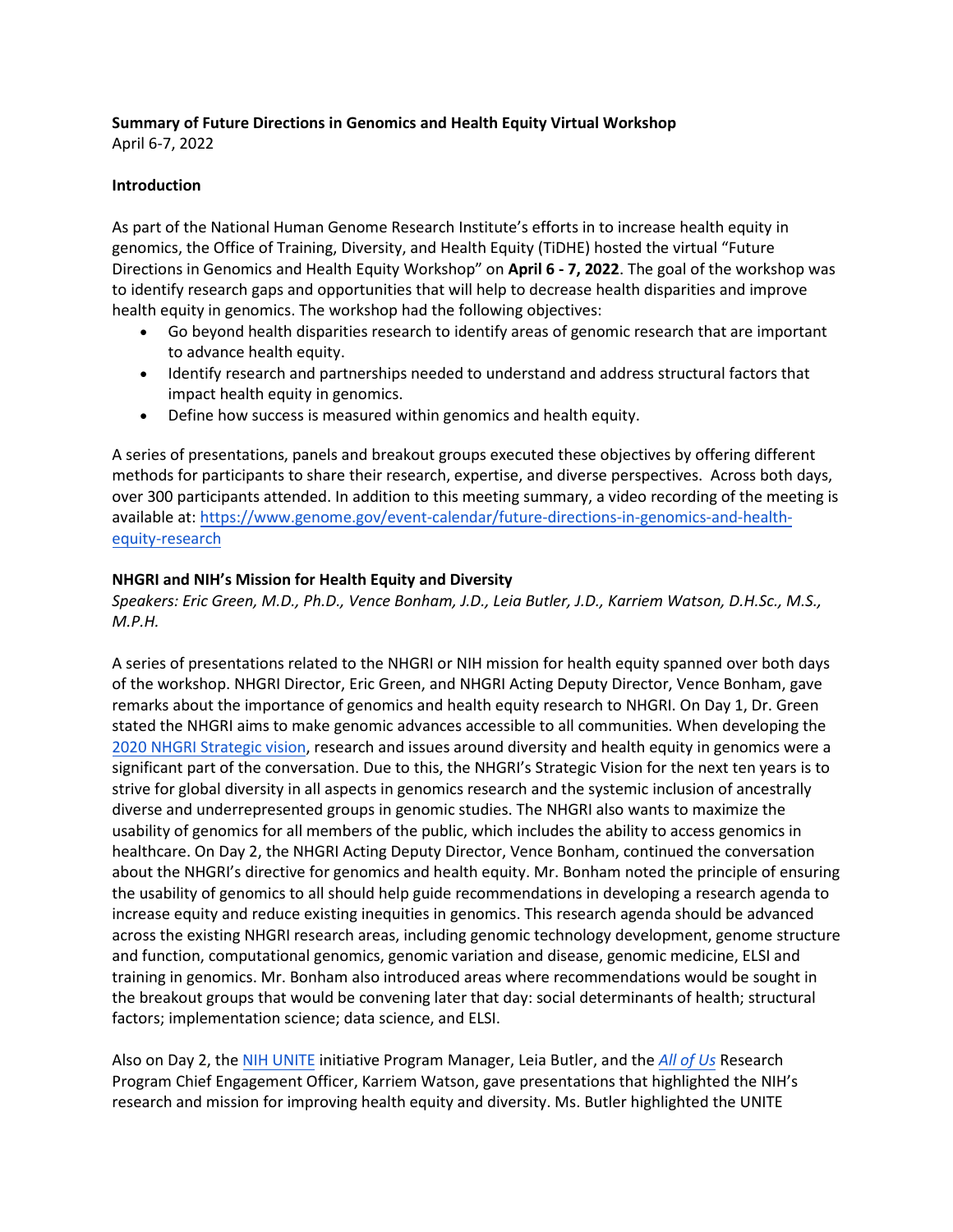Program, which has a commitment to identify and address structural racism within the NIH-supported and the greater scientific community. UNITE has 5 committees: 1) Understanding stakeholders; 2) Facilitating new research on health disparities/minority health/health equity; 3) Improving the NIH culture and structure for equity, inclusion, and excellence; 4) Transparency, communication, and accountability with internal and external stakeholders; and 5) Addressing the extramural research ecosystem by changing policies, cultures, and structures to promote workforce diversity. The program also established an NIH Anti-Racism Steering committee, to work on developing racial and ethnic equity plans (REEP) for all the institutions. Dr. Watson discussed the NIH *All of Us* Research program; a program that aims to build a diverse data set of one million people to help improve healthcare for all populations. The program plans to have diversity in age, disability, geography, disease types, etc., with 80% of the participants from underrepresented in biomedical research. The program also plans to increase diversity in the biomedical research workforce and engage in outreach with communities.

#### **Setting the Stage: A Vision for Health Equity in Genomics**

*Speaker: Nancy Cox, Ph.D., Vanderbilt University*

On Day 1, Dr. Nancy Cox gave a presentation titled "Genomics in Health Equity: Today and Tomorrow." Dr. Cox discussed recent research that aims to understand how rare variant risk, polygenic risk, and the environment interact to result in association with complex traits. The research has shown that for genetic ancestry that is accounted for by reported race, there are different genetic components as well as associations for disease. Therefore, there is a need to use genetics and genomics to clearly identify portions of health disparities that are driven by social determinants of health as well as understand the parts of health equity that are not driven by genetics.

In terms of clinical laboratory research, there needs to be a focus on health equity to do no harm and correct any wrongs quickly. This can be an issue when the reference genome ranges used for lab testing fail to adequately account for the diversity of the population. The lack of precision in these genomic reference ranges have clinical consequences, such as requiring repeated testing, over and underdiagnosis of disease, unnecessary procedures, and failure to obtain needed care and therapies. While this is a complex problem without a simple solution, Dr. Cox detailed an approach to develop PRSadjusted laboratory values that account for differences across genetic ancestry groups that may help reduce structural health disparities, developed through collaborations within the EndoPhenotype InCorporated Polygenic Risk Scores (EPIC-PRS) group that is part of the PRIMED Consortium.

#### Panel: Moving Forward: From Health Disparities to Health Equity in Genomics

*Moderator: Eliseo J. Pérez-Stable, M.D., Director, NIMHD. Panelists: Esteban Burchard, M.D., MPH, University of California, San Francisco, Vanessa Hiratsuka, Ph.D., MPH, University of Alaska Anchorage, Latrice Landry, M.S., Ph.D., M.Sc., Harvard University, Maya Sabatello, LLB, Ph.D., Columbia University*

The panel responded to the research results and ideas presented by Dr. Cox and discussed what it means to move forward from health disparities to health equity in genomics. The panelists noted race and ethnicity is a self-identified social construct and there is not a scientific test to determine race. In addition, race/ethnicity is a proxy for environmental, structural, and legal components and the use of race is proving to be more complicated as the world becomes more diverse. Due to this, health systems and research studies need to be more systematic in their recording and reporting of race. It is important to remember that socio-economic factors also play a large effect on someone's health, the care they receive, and how physicians communicate with their patients and community. There is also not enough empirical research to determine if race should be included in clinical equations. This is crucial to the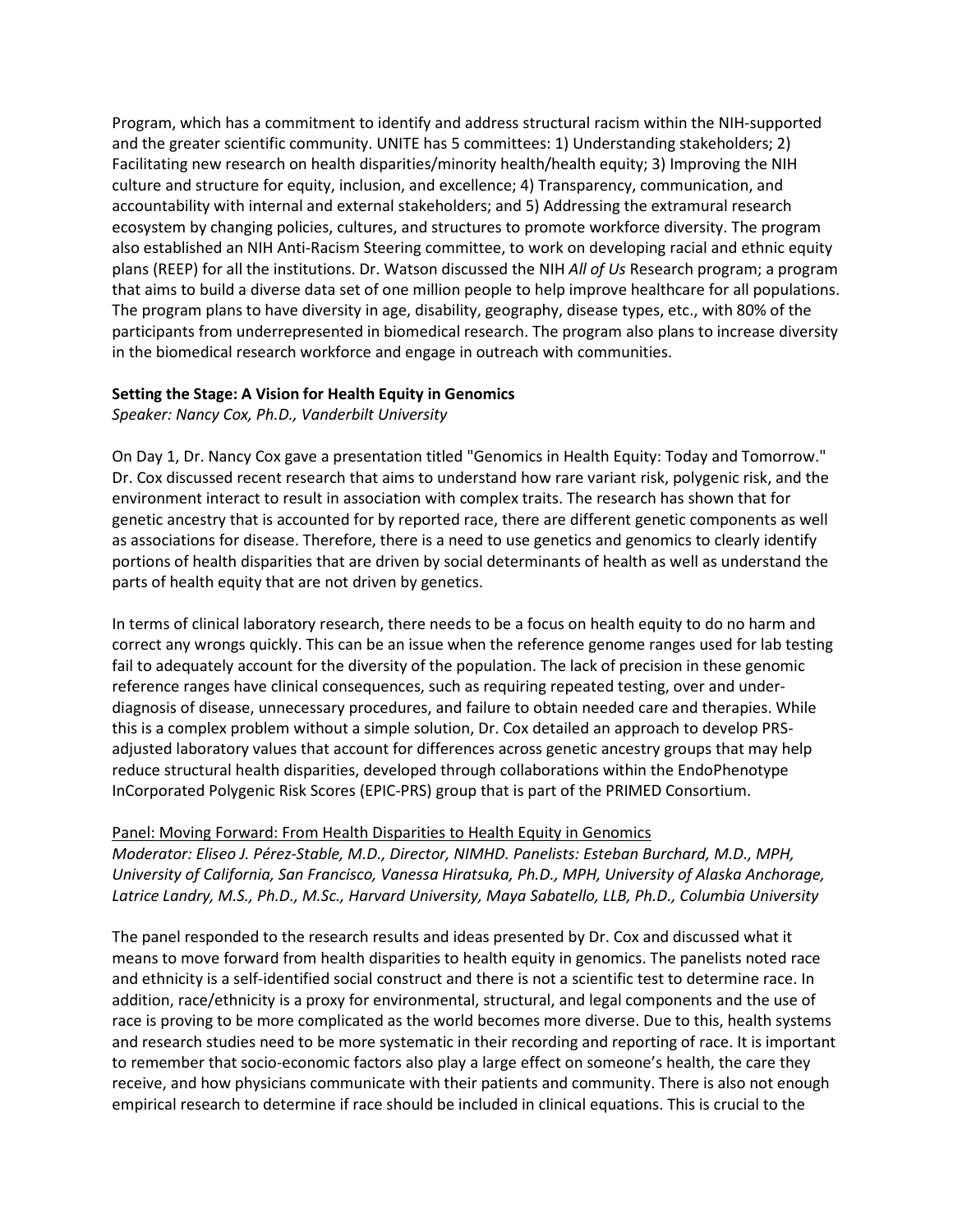research, as the system needs to understand systematic issues that allow health disparities to continue and its contributions to health equity concerns.

The panel also noted when interacting with Indigenous communities, the recognition of sovereignty is a leading value. As a social and legal construct that gives the ability of tribal nations to make decisions for themselves, which many communities require researchers and others to uphold. Views about data ownership and how researchers interact with tribal nations are all concepts that are built-in and entangled with race.

In addition to racial disparities, the panel discussed the need to address structural, attitudinal, and other barriers that preclude equitable participation of people with disabilities in genomic and precision medicine research, which undermines efforts to shift from health disparities to health equity. It was noted that although people with disabilities are often recruited to genetic studies that aim to identify the underlying cause of the disability, such individuals are often excluded (directly and indirectly) from mainstream genetic and precision medicine research. There is a need to take an intersectional approach to promote diverse and equitable inclusion in precision medicine research.

Lastly, the panel noted that a key step to addressing the issue of health inequity is to become comfortable with uncomfortable conversations that include diverse views is important to achieving health equity; therefore, diverse populations should be recruited into research in a responsible, disability accessible, and safe way and the value of diverse and interdisciplinary teams should be implemented in all areas of research. The effect of discrimination, racism, and ableism is still very present in our scientific system and is something that needs to be addressed. By understanding and fighting structural racism and ableism, the community can create a safer and more inclusive environment.

#### **Current Research in Genomics and Health Equity**

*Speaker: John Carpten, Ph.D., University of Southern California*

Dr. John Carpten gave a presentation on current research in genomics and health equity. Dr. Carpten presented that health equity includes social-structural and socioeconomic factors. He asked, "How can there be health equity if there is no equity?" As such, the community needs to look at the long-lasting detriments of structural racism and financial impacts that go beyond race. As an example, there is limited diversity in The Cancer Genome Atlas [\(TCGA\)](https://www.cancer.gov/about-nci/organization/ccg/research/structural-genomics/tcga) and analysis of many populations are significantly underpowered. The genomic scientific community needs to increase international collaborations and increase genomic analyses across a variety of populations, including oversampling as needed. Dr. Carpten also emphasized the need to diversify the genomic workforce more broadly to ensure precision medicine is accessible to all and thus led to more equitable health outcomes. To move forward, diverse communities must be better engaged. Funding mechanisms that encourage and incentivize investigator diversity and multidisciplinary teams were recommended.

#### Panel: Identifying Research Gaps and Opportunities

*Moderator: Chanita Hughes-Halbert, Ph.D., University of Southern California. Panelists: Rick Kittles, Ph.D., City of Hope, Loren Saulsberry, Ph.D., University of Chicago, Michael Inouye, Ph.D., University of Cambridge*

The panel discussed key points presented by Dr. Carpten and expanded on the gaps and opportunities in genomic and health equity research. The panel noted that disparities and health, overall, in the United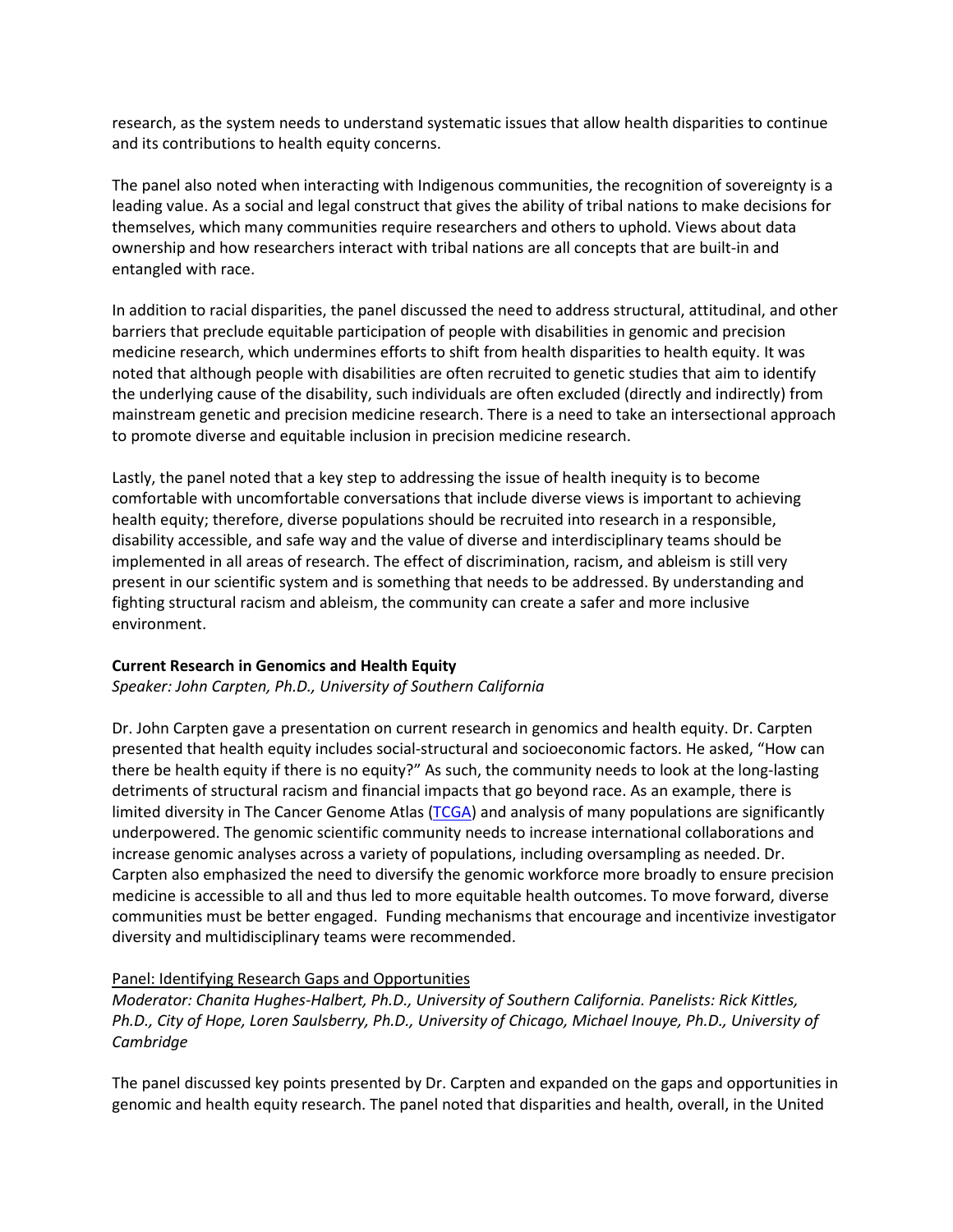States, are influenced significantly by poverty and racism. It was suggested that there needs to be an increased understanding of the influence of race and racism has on health disparities and inequities. Additionally, the panel discussed the establishment of metrics and standards to achieve accountability. Genomic workforce diversity and the support of institutions that are dedicated to training diverse researchers, such as Minority Serving Institutions, is also important. Having diverse people in the room would allow for more diverse ideas and lead to progress in genomics. There is also a lack of representation of diverse populations in datasets, which creates gaps in research outcomes that apply to all populations and leads to differences in implementation of genomic medicine. In addition, the differences in views and perspectives across different populations are not always incorporated into clinical care. Therefore, institutions and diverse settings need to have the necessary resources to appropriately conduct both research and medicine in an equitable manner. The panel noted that bias in the NIH review process against applications from diverse investigators and minority serving institutions works in opposition to the inclusion of diverse institutions and diverse settings thus funding and policy changes are needed. Lastly, the panel reiterated the call for the scientific community to examine how and where genomics plays a role as it relates to broader systemic issues of poverty and racism. There is an intersectionality that has not been examined with enough depth to inform and direct genomics and health equity research.

#### **Current Challenges in Genomic Research and Genomic medicine That Lead to Health Disparities** *Speakers: James Hildreth, Ph.D., M.D., President and Chief Executive Officer, Meharry Medical College; Genevieve Wojcik, Ph.D., Johns Hopkins Bloomberg School of Public Health*

Dr. Hildreth presented challenges in genomic research and medicine that lead to health disparities. In his presentation, he highlighted that African American and Hispanic populations have a higher rate of chronic health issues and that Covid-19 has disproportionately impacted these groups. Therefore, there needs to be more inclusive genomic research that will lead to inclusive implementation and improved genomic medicine opportunities to increase health equity. Dr. Hildreth also noted that genetic information is frequently used for diagnosis, prognosis, treatment, but there is a significant gap in genomic databases with diverse populations. Polygenic risk scores (PRS) used in disease prediction are less accurate across diverse populations because a majority of the data come from those of European ancestry. So, it is necessary to increase diversity samples in research and databases to identify and improve health outcomes. Dr. Hildreth also emphasized the need for more diverse data to be represented in clinically actionable genetic information and accurate predictive risk scores, to improve personalized medicine and pharmacogenomics. He also suggested that the genomics community should foster community engagement and partnerships including engaging participants and increasing genomic education and understanding. Several examples of educational and scientific activities underway in collaboration with Historically Black Colleges and Universities (HBCU) were given. Finally, the lack of diverse researchers creates bias in research. Investigators have personal connections to ancestry or countries of origin. Lack of funds for researchers from underrepresented backgrounds is a major barrier.

Dr. Genevieve Wojcik continued the discussion of challenges in genomic research and medicine that lead to health disparities by spotlighting that Eurocentric bias is accepted as the default, which permeates every step in research, including the scientific questions that are asked, who is included in the research, and the systems that researchers choose to model. This default contributes to genomic health inequities. So, when developing genomic health tools for complex systems outside of the perceived default, equity is key. A major barrier to achieving health equity is imprecision when describing study populations and the corresponding lack of accountability or ability to assess equity if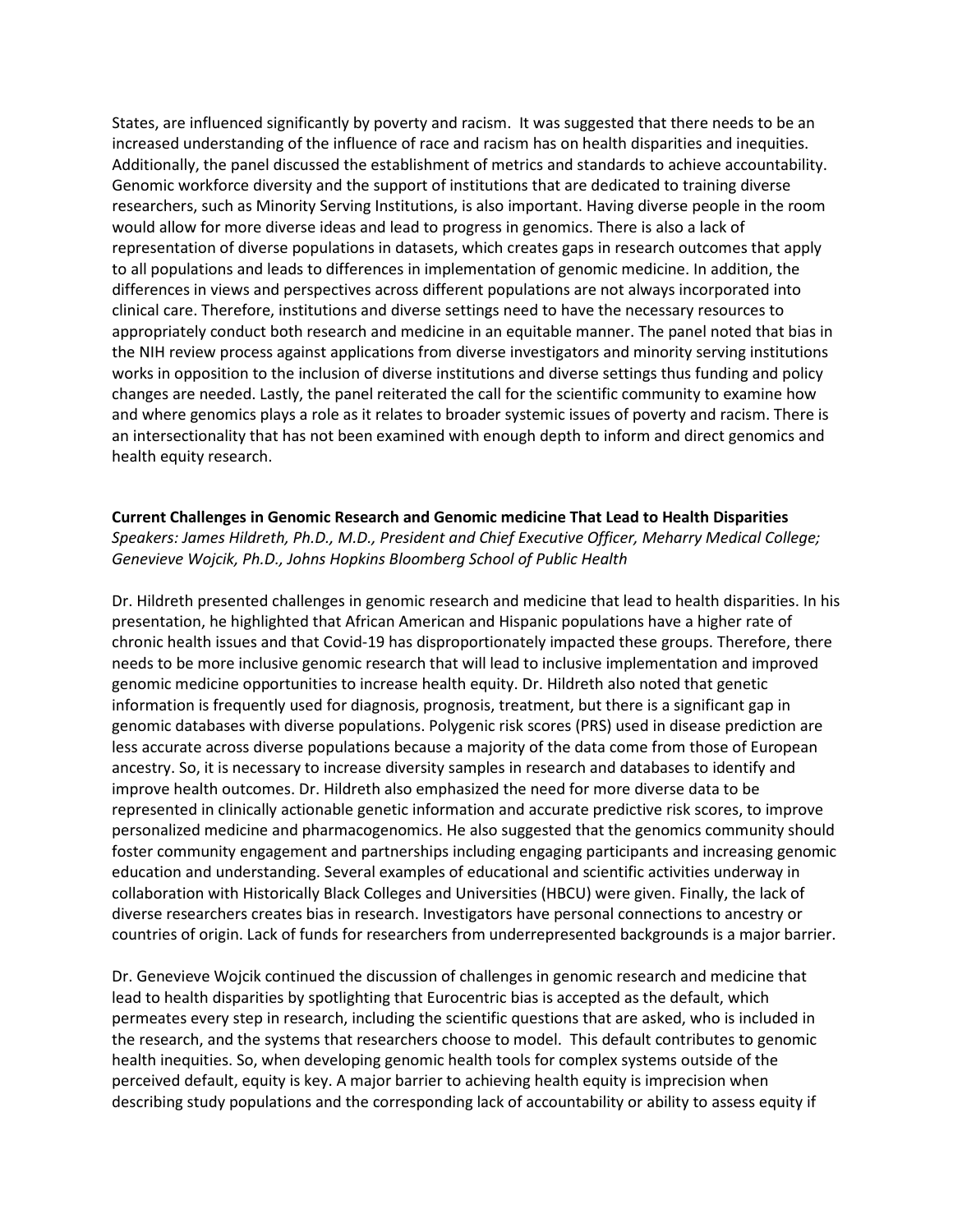what and whom is being measured is unclear. As noted, PRS for European ancestry studies are vastly overrepresented based on the world population. However, the results from the use of PRS improve when adjusted for ancestry, compared to self-identified race or ethnicity. Dr. Wojcik also noted that diverse researchers can work with communities to jointly determine what is best for them.

Panel: Addressing Structural Factors Needed to Support Health Equity Research in Genomics *Moderator: Carol Horowitz, M.D., Icahn School of Medicine at Mount Sinai. Panelists: Kellan Baker, Ph.D., Whitman-Walker Institute, Rene Begay, M.S., C.P.H., University of Colorado Anschutz Medical Campus, Faith Fletcher, Ph. D, M.A., Baylor College of Medicine, Neil Risch, Ph.D., University of California, San Francisco*

The panel included those with expertise in the areas of LGBTQI+ issues and Indigenous and underserved population ethical research. The panel responded to the two presentations and discussed structural factors needed to support health equity research in genomics. The panel voiced a need to change underlying structure, by diversifying the voices heard in the room. Tribal communities have been notably absent from scientific conversations, due to a lack of resources available to them. The panel reiterated the need for more inclusive genomic research as it will lead to improved genomic medicine opportunities. This includes representation of diverse populations among study leadership, not only among study support staff. The panel discussed the importance of viewing all phases of genomics research with a health equity lens to examine and address the multiple forms of participant vulnerability that is rooted in structural inequities. Without a participant's voice, there is potential for over or underestimating participant risk and personal agency, which can lead to exposure to research harms and limit research benefits. The panel noted the importance of including health equity in all stages of genomic research and an increased emphasis on community engagement, including funding community members to be involved in research for longer periods of time. When engaging with the community, it is important to be honest about how much the research will benefit them, discuss how to proactively include them in the research, and adopt a stance of cultural humility. The panel also emphasized that all investigators have a moral and ethically reasonability to work together to dismantle harmful narratives, frames, practices, and policies across the scientific research community.

#### **Common Themes**

After the talks and panel discussion, 6 common themes emerged:

- 1. Diversifying the genomic workforce and landscape.
- 2. Addressing the lack of diverse data.
- 3. Understanding how lack of diversity in populations and communities comprising genomic research cohorts impacts health disparities.
- 4. Addressing inappropriate use of racial categories in research, laboratory values and clinical markers and underutilization of genomic markers.
- 5. Nurturing long standing relationships with diverse communities to build trust and conduct research equitably.
- 6. Developing metrics of health equity, such as access to genomic testing, and applying them across genomic studies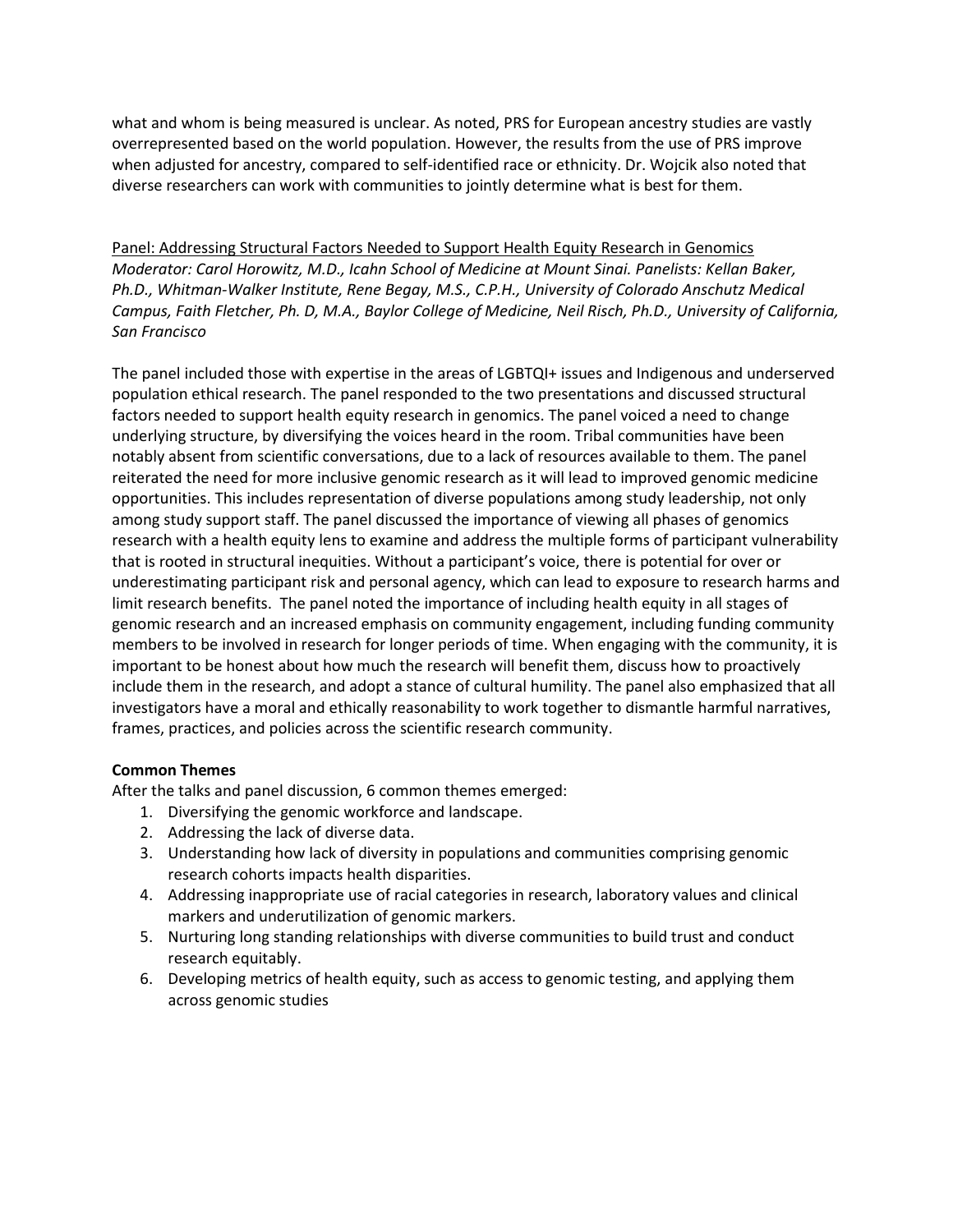#### **Breakout groups**

After the presentations and panel discussions, workshop participants were separated into five breakout groups. These breakout groups were created to touch on all aspects of genomics research and medicine. During the breakouts, participants answered questions pertaining to the topic area and were asked to give recommendations for future research on how to decrease health disparities and improve health equity in genomics. The five groups included:

- 1. Social Determinants of Health and Genomic Equity (*Leaders: Tabia Henry Akintobi, Ph.D., M.P.H., Morehouse School of Medicine and Nanibaa' Garrison, Ph.D., University of California, Los Angeles)*
- 2. Structural Factors (*Leaders: Malia Fullerton, D.Phil., University of Washington, and Nita A. Limdi, Pharm.D., Ph.D., MSPH, University of Alabama at Birmingham)*
- 3. From Bench to Bedside: The Implementation Science of Genomics and Health Equity *(Leaders: Denise Dillard, Ph.D., Southcentral Foundation and Elizabeth Ofili, M.D., M.P.H., FACC, Morehouse School of Medicine)*
- 4. Data Science Genomics Equity *(Leaders: Valentina Di Francesco, M.S., National Human Genome Research Institute and Jeff Leek, Ph.D., M.S., John Hopkins Bloomberg School of Public Health)*
- 5. Health Equity Research in ELSI *(Leaders: Catherine Hammack-Aviran, M.A., J.D., Vanderbilt University School of Medicine and Benjamin Wilfond, M.D., Seattle Children's Hospital)*

#### **Recommendations**

The breakout groups were each asked to choose the top two recommendations within the topic area of their breakout to get a pulse of the community's priorities. The top two recommendations were reported back to the larger group, then consolidated into a poll, and all participants voted on the top priority from the list of ten recommendations (Appendix). Based on the poll results, the recommendations receiving the most votes were to: 1) Diversify the genomics workforce by targeting community colleges and MSIs including, HBCUs, HSIs and Tribal Colleges, to build infrastructure, capacity, faculty, and leadership at these institutions; and 2) Ensure sufficient time and equitable resource distribution and funding for appropriate community engagement.

#### **Next Steps**

The workshop concluded with an acknowledgment to workshop participants and those who aided with workshop planning and preparation. In addition to this workshop summary, a scientific article is planned to be submitted to a peer-reviewed journal. Finally, NHGRI will consider these recommendations for development of future funding initiatives.

Summary Prepared by: Amber Jackson Notes prepared by: Ella Samer, Madison Goldrich, Kathleen Renna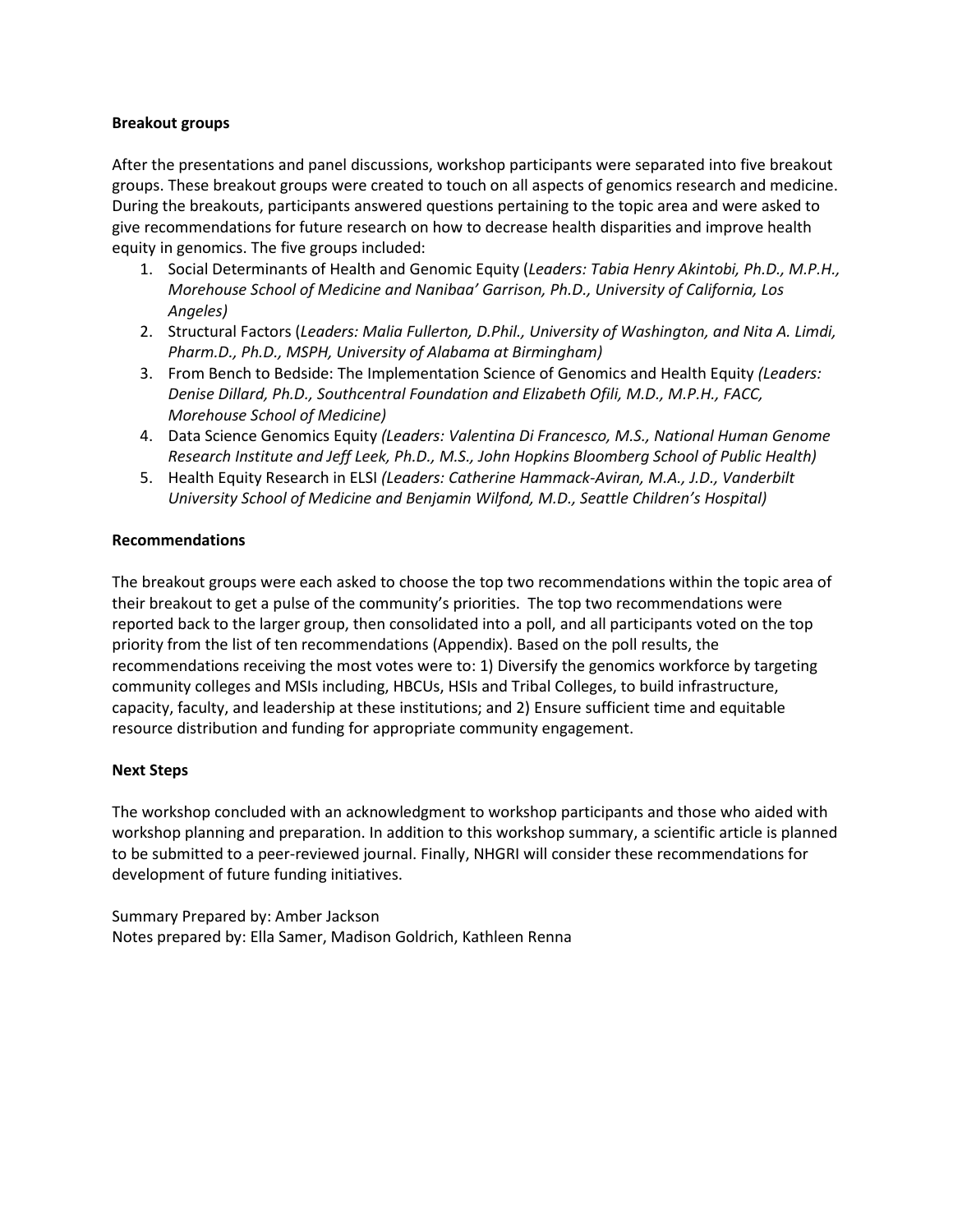## **APPENDIX.**

*Top Recommendations from the breakout groups (presented as poll options to the full group)*

## **What recommendation is the most important for NHGRI to consider when developing future research opportunities in genomics and health equity? %**

| Diversify the genomics workforce by targeting HBCUs, MSIs, Tribal Colleges,<br>Community Colleges, for increasing funding, support programs and training to<br>build infrastructure, faculty, leadership    | 29% |
|-------------------------------------------------------------------------------------------------------------------------------------------------------------------------------------------------------------|-----|
| Ensure sufficient time and equitable resource distribution and funding for<br>appropriate community engagement with review and progress reporting and<br>criteria                                           | 23% |
| Include a robust understanding of contextual variables and emphasize diverse<br>settings; should also include clear and measurable metrics to assess health equity                                          | 9%  |
| Collect data on wider abilities, demographics (resiliencies) and barriers to<br>participation (vulnerabilities) as a standard reporting element; use this as part of<br>the education & improvement process | 7%  |
| Include training on using SDOH measures and an analytic plan for collecting and<br>using SDOH measures                                                                                                      | 7%  |
| Require training for researchers, reviewers and funders on diversity, sensitivity and<br>inclusion and a participation role for community members in the research and<br>review and funding decisions       | 7%  |
| Enhance workforce diversity - involving point of care clinicians, other members of<br>the team in understanding and communicating genomic research using a health<br>equity lens                            | 6%  |
| Increase outreach to diversify the demographic and disciplinary background of ELSI<br>researchers                                                                                                           | 6%  |
| Engage students earlier in the educational pipeline to attract students to<br>computer/data science and then supporting them throughout the career process                                                  | 3%  |
| Support long-term training opportunities to study underrepresented populations<br>using SDOH measures                                                                                                       | 3%  |

Total 100%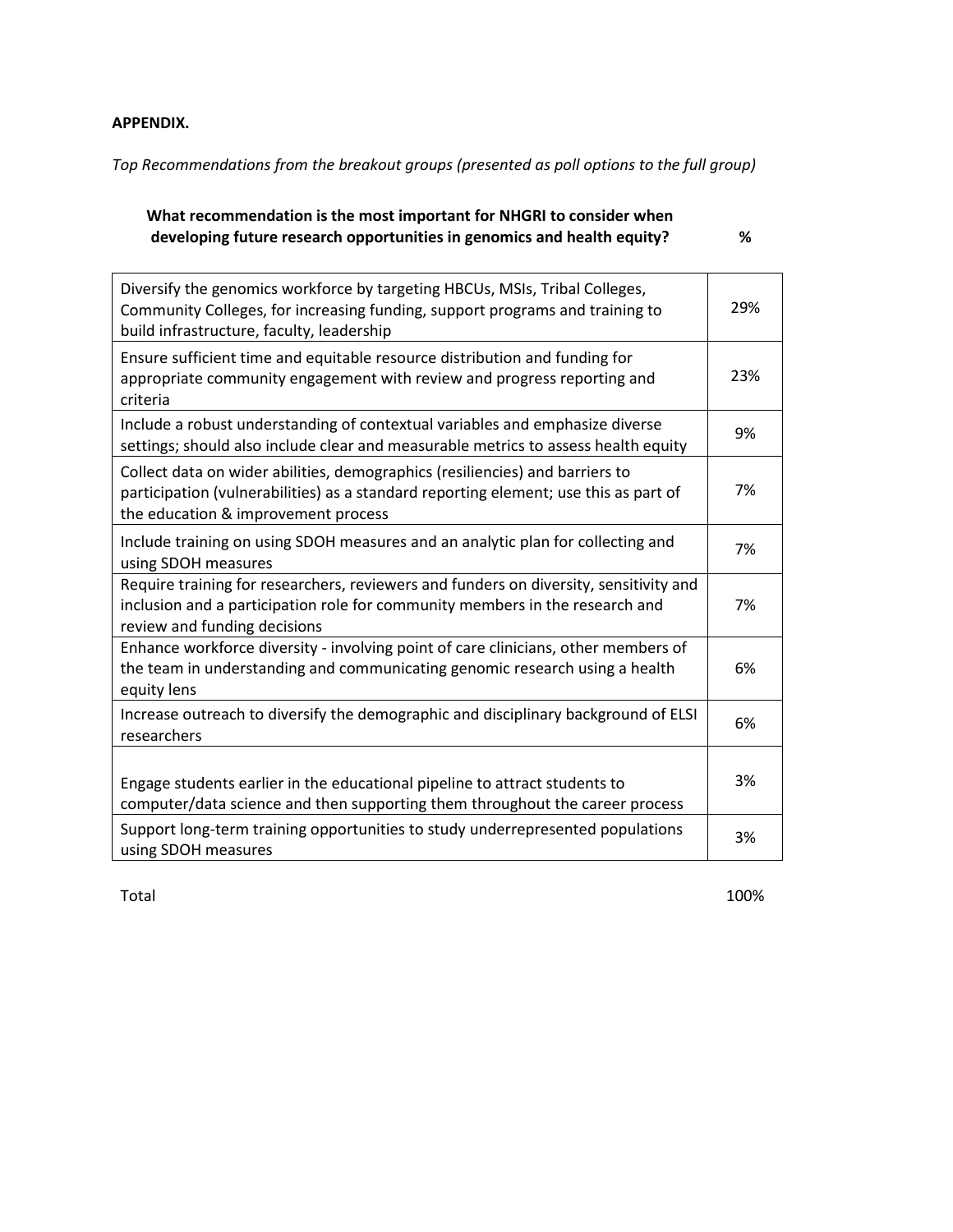## *Full List of Recommendations from the breakout groups*

#### Social Determinants of Health and Genomic Equity

- 1. NHGRI should require investigators to include SDOH on some level (special RFAs to include measures)
	- 1. Types of data geospatial approaches, self-report, machine learning, artificial intelligence to extract data from clinical record
	- 2. Race, ethnicity, age, disability, language, sexual orientation, gender, intersex status
	- 3. Develop working group to flesh out what SDOH measures would be
- 2. Investigators would need to apply the SDOH measures to the analysis
- 3. Need mechanisms to support long-term training opportunities to study underrepresented populations using SDOH
- 4. Need initiatives to support new data collection

## Structural Factors

- 1. Sufficient time and funding for appropriate community engagement with appropriate review and progress reporting and criterion. Need to be allocated equitably and include the community in the resources.
- 2. Required training for "researchers" on diversity, sensitivity and inclusion and a participation role for community members both in the research and in NIH review and NHGRI decision making.
- 3. Collect data on wider abilities, demographics (resiliencies) and barriers to participation (vulnerabilities) as a standard reporting element and use this as part of the education and improvement process

## From Bench to Bedside: The Implementation Science of Genomics and Health Equity

- 1. Suggest efforts directed at increasing the ability of clinicians working in these communities to engage in research. They interact with community patients every day and generally have a clear understanding of community priorities. Including these clinicians in the design and implementation of research would improve the relevance to the community. Include a robust understanding of context (be diverse) - involve the community
- 2. Workforce diversity clinicians, other members of the team
- 3. Building consensus and understanding around metrics to assess potential for incidental inequities (we can potentially draw from existing metrics) and hold systems leaders accountable
- 4. Support for formative research for the exploration of outcomes and constructs that are meaningful for the community
- 5. Support for research on interventions to mitigate inequities with tailored engagement

## Data Science Genomics Equity,

- 1. Diversify the genomics workforce by targeting HBCUs, MSIs, Tribal Colleges, Community Colleges, for increasing funding and support programs to build infrastructure, capacity, faculty, and leadership at these institutions (focus on training in genomics science and health equity) acknowledging the unique circumstances and needs of faculty at these institutions.
- 2. Develop funding/support for community-based research where participants are both contributors and beneficiaries to generate a more diverse collection of data acknowledging these communities needs in terms of data ownership and participation. Focus on privileging participants and their perspective.